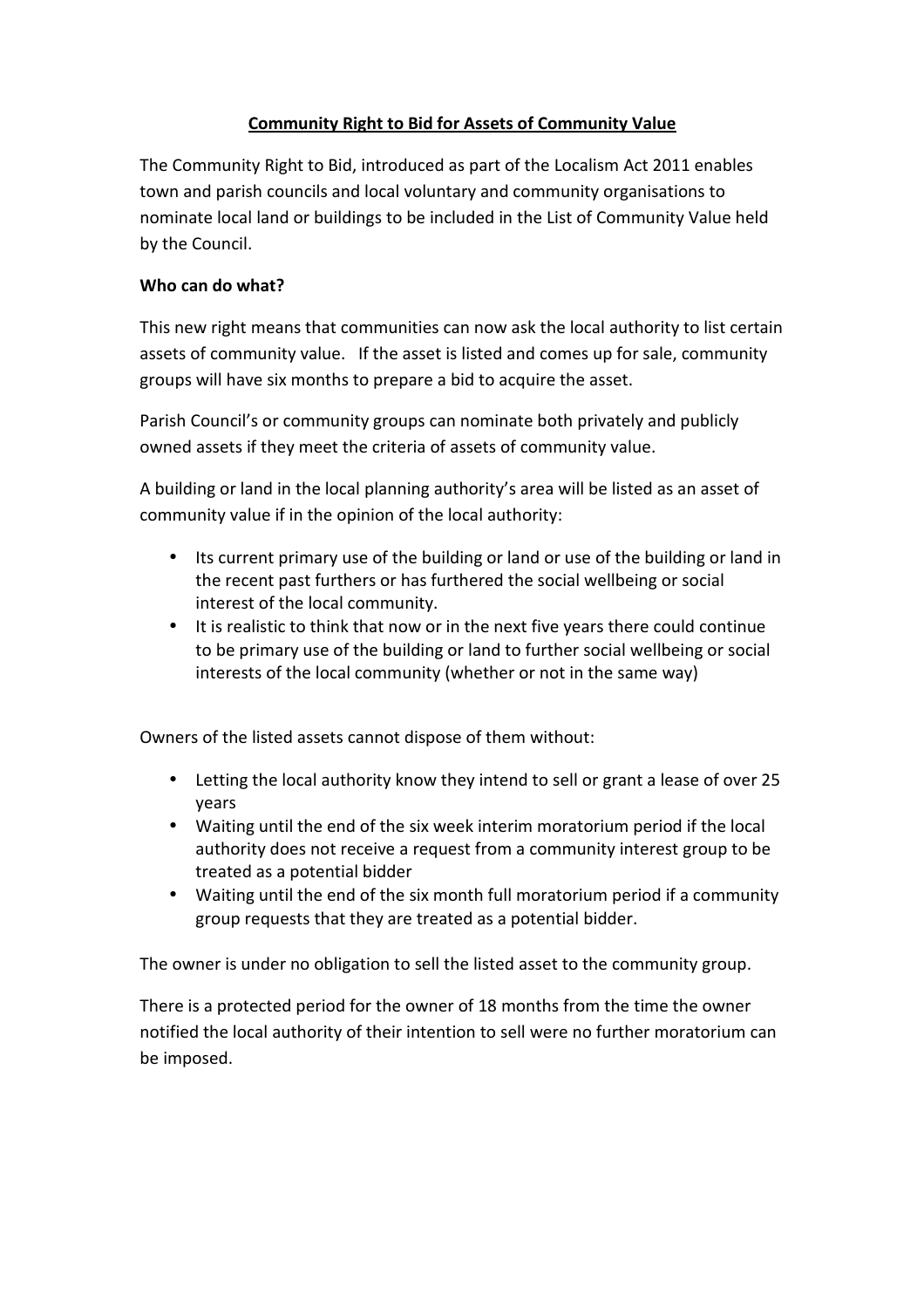### The Process

The Assets of Community Value (England) Regulations 2012 http://www.legislation.gov.uk/uksi/2012/2421/contents/made and the explanatory guidance note provide further details:

- The groups that can make nominations, which include community groups of 21 persons or more, incorporated community groups, Parish Councils, neighbourhood forums and charities that have a local connection to the area
- Premises that are exempt which are primarily residential
- What steps the local authority would have to take to when considering to list land as an asset of community value and upon listing that land which includes notifying the relevant parties
- Arrangements for owners to make appeals on decisions to list or award compensation on only losses incurred in the as a result of being listed (internal reviews and external tribunals)
- Exemptions to the six month moratorium being applied when land is put up for sale or long term lease

A decision to include or not on the list will be made within eight weeks of the nomination. There are two lists on the website showing those that have been accepted and those that have not with reasons why they have not been accepted as assets of community value.

#### Who to contact

A nomination form can be found on the Watford Borough Council Website.

# Other Considerations

- Support on the use of this right can be found at the Locality My Community Rights website: http://mycommunityrights.org.uk/community-right-to-bid/
- If a building is listed as an asset of community value this may be a material consideration if the owner applies for a change of use
- Neighbourhood plans can allocate assets for community use in site allocation proposal plans. If there is good evidence to support the case (which may include sites that do not meet the criteria for assets of community value) this may give additional weight to any decision and could inform, and be informed by the list of nominated community assets
- The Local Plan aims to promote the retention and development of local services and community facilities which will be taken into account when assessing planning applications